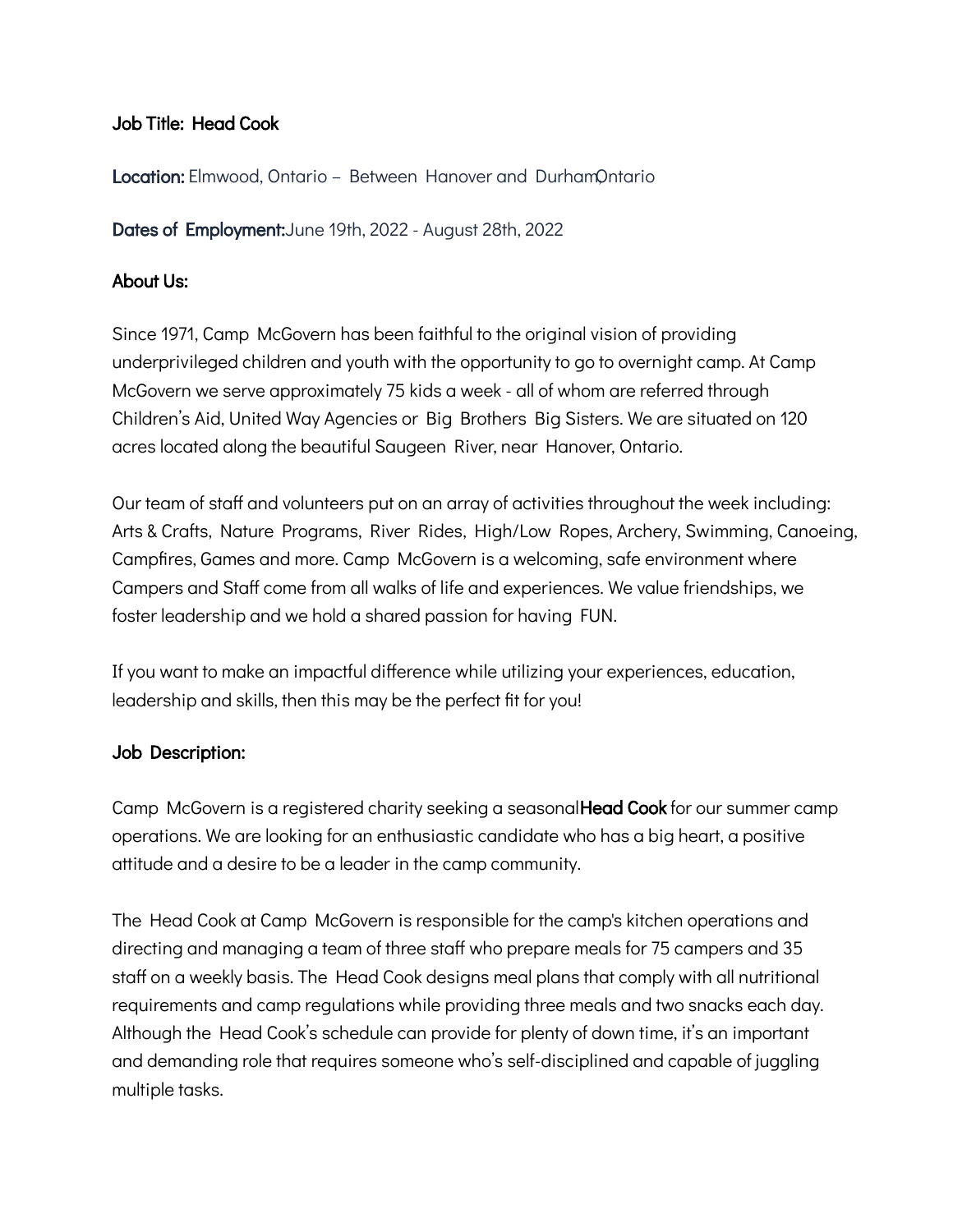## Job Responsibilities:

- Responsible for directing and managing the kitchen staff and preparing food in accordance with established standards of health and safety.
- Plan menus that meet camp requirements (3 meals and 2 snacks/day), including vegan and gluten free options and other dietary restriction accommodations as applicable.
- Deliver on-site instruction in proper food preparation, sanitation, and safe storage procedures to kitchen staff.
- Maintain a clean, sanitized and organized kitchen.
- Must be aware of current industry trends, food quality standards, nutritional guidelines, vendor/supplier relationships and potential acquisitions of new products to enhance kitchen operations at camp.
- Along with knowledge of standard cooking techniques (i.e., poaching, sautéing, grilling and baking), the Head Cook will develop new and exciting dishes with a focus on healthy eating choices.
- Supervise and monitor inventory of kitchen supplies.
- Place weekly food orders while weighing the cost efficiency, advantages, and order fulfillment on bulk ordering and local supplier orders.
- Ensure compliance with local, provincial, and federal regulations as specified by the local Public Health department.
- Prepare the kitchen space for the pre-camp health inspection.
- Maintain accurate records of expenditures and receipts relative to purchases made for the kitchen.
- Communicate with the Camp Director to ensure kitchen operations are running smoothly; address concerns or issues that may arise.
- Ensure food is stored in a safe and organized manner.
- Assist in training all summer staff on kitchen policies and guidelines
- Maintain responsibility for management of the kitchen operating budget.
- Perform daily inspections of kitchen facilities and equipment.
- Ensure compliance with all required safety protocols related to COVID-19.
- Assist in the food coordination for on-site and off-site trips, excursions, overnight campouts and special events.

# Qualifications: